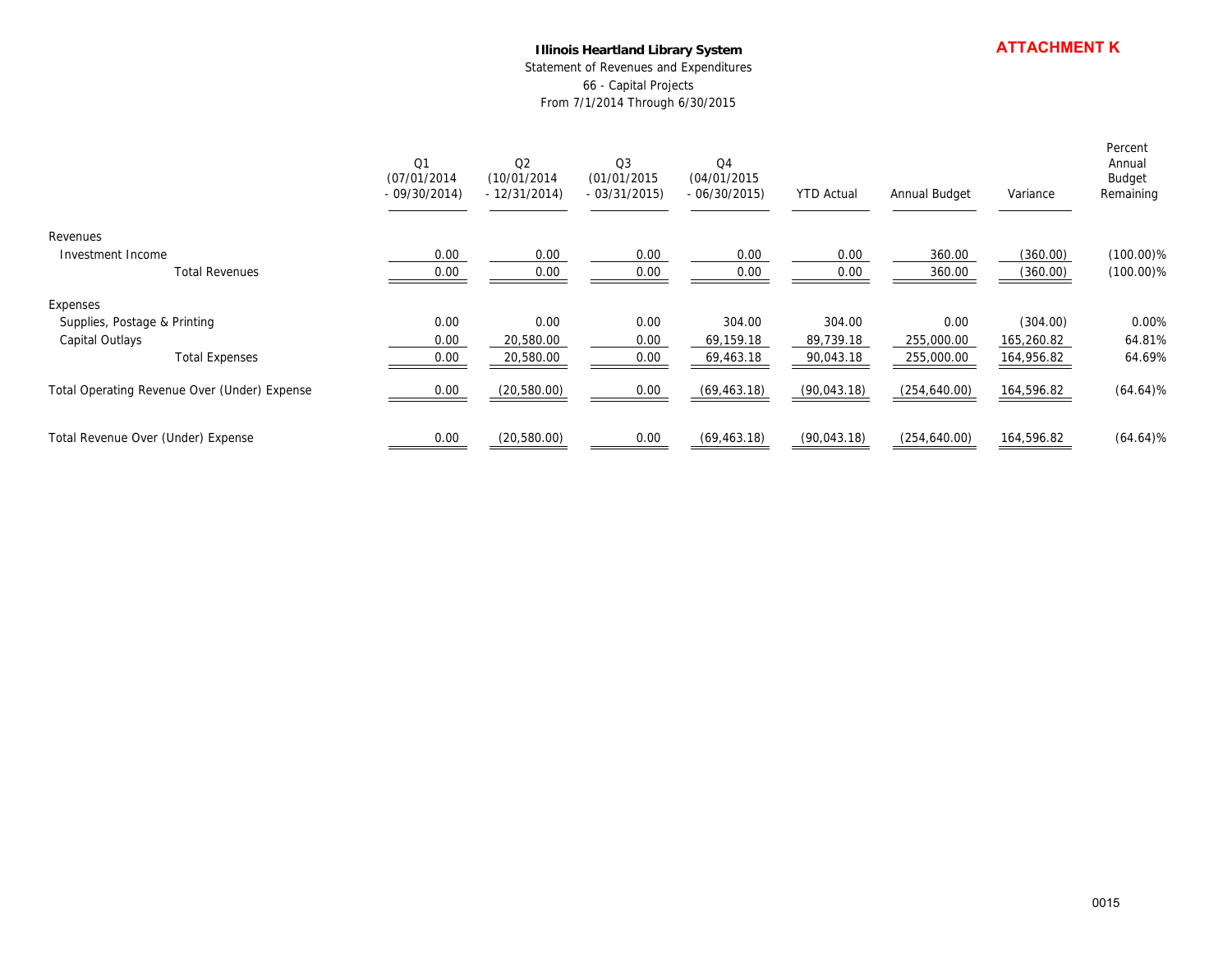### **Illinois Heartland Library System**

|                                                              | <b>Illinois Heartland Library System</b><br>Statement of Revenues and Expenditures<br>27 - Cataloging Maintenance Center<br>From 7/1/2014 Through 6/30/2015 |                                     |                                    |                                                |                   |               | <b>ATTACHMENT K</b> |                                          |
|--------------------------------------------------------------|-------------------------------------------------------------------------------------------------------------------------------------------------------------|-------------------------------------|------------------------------------|------------------------------------------------|-------------------|---------------|---------------------|------------------------------------------|
|                                                              | Q1<br>(07/01/2014)<br>$-09/30/2014)$                                                                                                                        | Q2<br>(10/01/2014<br>$-12/31/2014)$ | Q3<br>(01/01/2015<br>$-03/31/2015$ | Q <sub>4</sub><br>(04/01/2015<br>$-06/30/2015$ | <b>YTD Actual</b> | Annual Budget | Variance            | Percent<br>Annual<br>Budget<br>Remaining |
| Revenues                                                     |                                                                                                                                                             |                                     |                                    |                                                |                   |               |                     |                                          |
| State Grants                                                 | 305,799.00                                                                                                                                                  | 0.00                                | 0.00                               | 0.00                                           | 305,799.00        | 305,799.00    | 0.00                | 0.00%                                    |
| <b>Total Revenues</b>                                        | 305,799.00                                                                                                                                                  | 0.00                                | 0.00                               | 0.00                                           | 305,799.00        | 305,799.00    | 0.00                | 0.00%                                    |
| Expenses                                                     |                                                                                                                                                             |                                     |                                    |                                                |                   |               |                     |                                          |
| Personnel                                                    | 57,928.82                                                                                                                                                   | 50,922.16                           | 56,796.65                          | 66,987.55                                      | 232,635.18        | 244,465.00    | 11,829.82           | 4.84%                                    |
| Travel, Meetings & Continuing for Staff and Board<br>Members | 0.00                                                                                                                                                        | 2,204.00                            | 265.75                             | 338.50                                         | 2,808.25          | 3,400.00      | 591.75              | 17.40%                                   |
| Conferences & Continuing Education Meetings                  | 0.00                                                                                                                                                        | 2,000.00                            | 744.80                             | 0.00                                           | 2,744.80          | 2,500.00      | (244.80)            | $(9.79)$ %                               |
| Supplies, Postage & Printing                                 | 1,831.51                                                                                                                                                    | 244.98                              | 630.86                             | 1,842.86                                       | 4,550.21          | 9,503.00      | 4,952.79            | 52.12%                                   |
| Telephone & Telecommunications                               | 0.00                                                                                                                                                        | 0.00                                | 0.00                               | 0.00                                           | 0.00              | 5,500.00      | 5,500.00            | 100.00%                                  |
| <b>Contractual Services</b>                                  | 0.00                                                                                                                                                        | 375.00                              | 0.00                               | 726.75                                         | 1,101.75          | 55,298.00     | 54,196.25           | 98.01%                                   |
| Professional Membership Dues                                 | 0.00                                                                                                                                                        | 0.00                                | 0.00                               | 0.00                                           | 0.00              | 25.00         | 25.00               | 100.00%                                  |
| Capital Outlays                                              | 0.00                                                                                                                                                        | 0.00                                | 0.00                               | 12,974.00                                      | 12,974.00         | 10,000.00     | (2,974.00)          | $(29.74)\%$                              |
| <b>Total Expenses</b>                                        | 59,760.33                                                                                                                                                   | 55,746.14                           | 58,438.06                          | 82,869.66                                      | 256,814.19        | 330,691.00    | 73,876.81           | 22.34%                                   |
| Total Operating Revenue Over (Under) Expense                 | 246,038.67                                                                                                                                                  | (55, 746.14)                        | (58, 438.06)                       | (82,869.66)                                    | 48,984.81         | (24,892.00)   | 73,876.81           | $(296.79)\%$                             |
| Total Revenue Over (Under) Expense                           | 246,038.67                                                                                                                                                  | (55, 746.14)                        | (58, 438.06)                       | (82,869.66)                                    | 48,984.81         | (24,892.00)   | 73,876.81           | $(296.79)\%$                             |
|                                                              |                                                                                                                                                             |                                     |                                    |                                                |                   |               |                     |                                          |
|                                                              |                                                                                                                                                             |                                     |                                    |                                                |                   |               |                     |                                          |
|                                                              |                                                                                                                                                             |                                     |                                    |                                                |                   |               |                     |                                          |
|                                                              |                                                                                                                                                             |                                     |                                    |                                                |                   |               |                     |                                          |
|                                                              |                                                                                                                                                             |                                     |                                    |                                                |                   |               |                     |                                          |
|                                                              |                                                                                                                                                             |                                     |                                    |                                                |                   |               |                     |                                          |
|                                                              |                                                                                                                                                             |                                     |                                    |                                                |                   |               |                     |                                          |
|                                                              |                                                                                                                                                             |                                     |                                    |                                                |                   |               |                     | 0016                                     |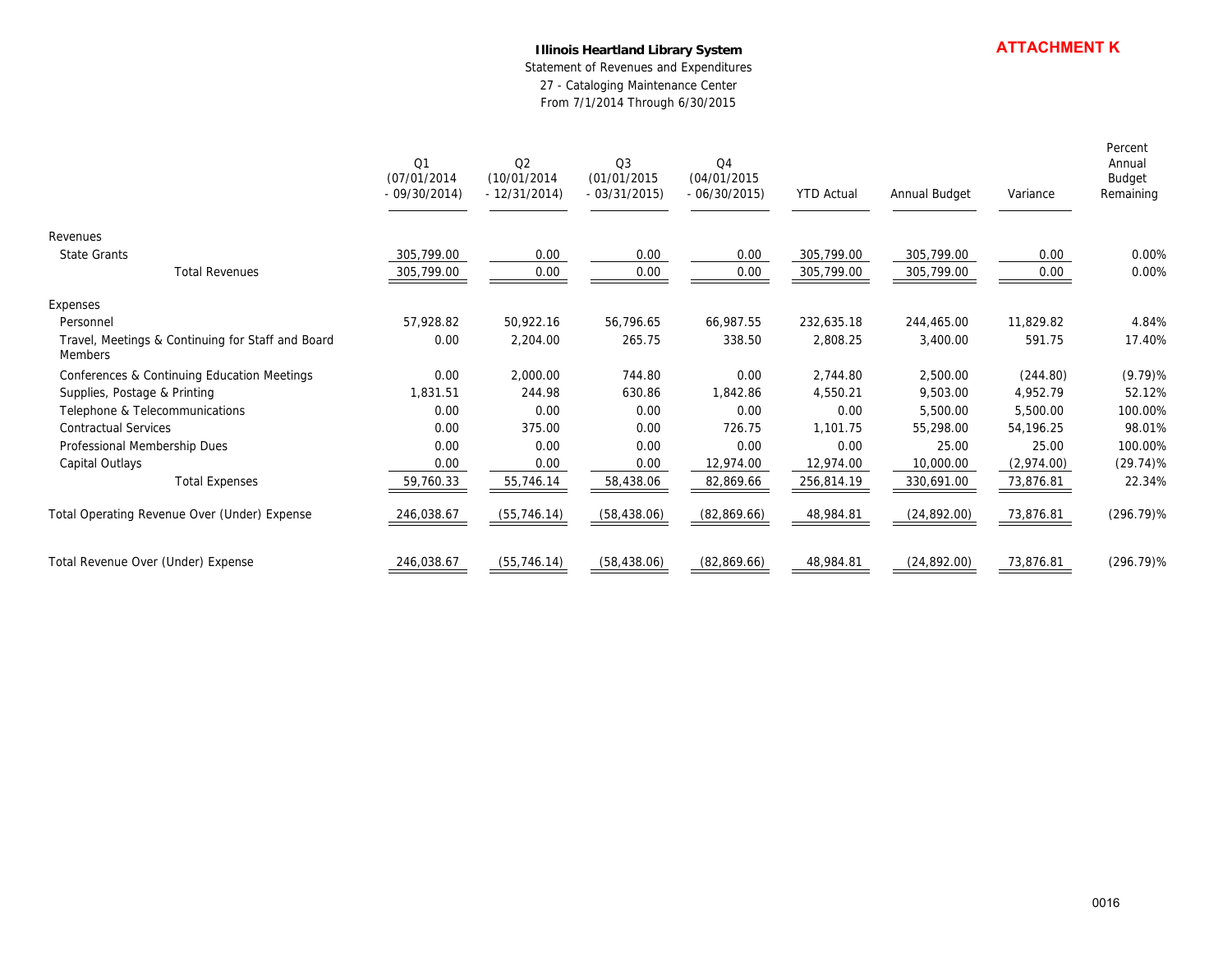### **Illinois Heartland Library System**

|                                                              |                                      | <b>ATTACHMENT K</b><br>Illinois Heartland Library System<br>Statement of Revenues and Expenditures<br>38 - Library System and Automation<br>From 7/1/2014 Through 6/30/2015 |                                    |                                    |                   |               |               |                                          |
|--------------------------------------------------------------|--------------------------------------|-----------------------------------------------------------------------------------------------------------------------------------------------------------------------------|------------------------------------|------------------------------------|-------------------|---------------|---------------|------------------------------------------|
|                                                              | Q1<br>(07/01/2014)<br>$-09/30/2014)$ | Q2<br>(10/01/2014<br>$-12/31/2014)$                                                                                                                                         | Q3<br>(01/01/2015<br>$-03/31/2015$ | Q4<br>(04/01/2015<br>$-06/30/2015$ | <b>YTD Actual</b> | Annual Budget | Variance      | Percent<br>Annual<br>Budget<br>Remaining |
| Revenues                                                     |                                      |                                                                                                                                                                             |                                    |                                    |                   |               |               |                                          |
| <b>State Grants</b>                                          | 287,242.00                           | 0.00                                                                                                                                                                        | 0.00                               | 0.00                               | 287,242.00        | 905,127.00    | (617, 885.00) | $(68.27)\%$                              |
| <b>Total Revenues</b>                                        | 287,242.00                           | 0.00                                                                                                                                                                        | 0.00                               | 0.00                               | 287,242.00        | 905,127.00    | (617, 885.00) | $(68.27)\%$                              |
| Expenses                                                     |                                      |                                                                                                                                                                             |                                    |                                    |                   |               |               |                                          |
| Personnel                                                    | 15,149.00                            | 28,668.87                                                                                                                                                                   | 39,088.29                          | 34,285.60                          | 117,191.76        | 301,186.00    | 183,994.24    | 61.09%                                   |
| Travel, Meetings & Continuing for Staff and Board<br>Members | 4,429.54                             | 1,997.78                                                                                                                                                                    | 2,048.79                           | 5,228.13                           | 13,704.24         | 15,390.41     | 1,686.17      | 10.96%                                   |
| Supplies, Postage & Printing                                 | 77,533.36                            | 0.00                                                                                                                                                                        | 12,142.76                          | 47,831.97                          | 137,508.09        | 215,992.08    | 78,483.99     | 36.34%                                   |
| Professional Services                                        | 5,700.00                             | 3,645.00                                                                                                                                                                    | 3,753.75                           | 10,238.70                          | 23,337.45         | 98,292.90     | 74,955.45     | 76.26%                                   |
| Contractual Services                                         | 0.00                                 | 0.00                                                                                                                                                                        | 0.00                               | 0.00                               | 0.00              | 174,056.00    | 174,056.00    | 100.00%                                  |
| Capital Outlays                                              | 0.00                                 | 96,833.83                                                                                                                                                                   | 0.00                               | 0.00                               | 96,833.83         | 100,000.00    | 3,166.17      | 3.17%                                    |
| <b>Total Expenses</b>                                        | 102,811.90                           | 131,145.48                                                                                                                                                                  | 57,033.59                          | 97,584.40                          | 388,575.37        | 904,917.39    | 516,342.02    | 57.06%                                   |
| Total Operating Revenue Over (Under) Expense                 | 184,430.10                           | (131, 145.48)                                                                                                                                                               | (57,033.59)                        | (97, 584.40)                       | (101, 333.37)     | 209.61        | (101, 542.98) | $(48, 443.77)$ %                         |
| Reimbursement                                                |                                      |                                                                                                                                                                             |                                    |                                    |                   |               |               |                                          |
|                                                              | 19,636.95                            | (9, 235.50)                                                                                                                                                                 | 0.00                               | 0.00                               | 10,401.45         | 0.00          | (10, 401.45)  | 0.00%                                    |
| Total Revenue Over (Under) Expense                           | 164,793.15                           | (121, 909.98)                                                                                                                                                               | (57,033.59)                        | (97, 584.40)                       | (111, 734.82)     | 209.61        | (111, 944.43) | $(53, 406.05)$ %                         |
|                                                              |                                      |                                                                                                                                                                             |                                    |                                    |                   |               |               |                                          |
|                                                              |                                      |                                                                                                                                                                             |                                    |                                    |                   |               |               |                                          |
|                                                              |                                      |                                                                                                                                                                             |                                    |                                    |                   |               |               | 0017                                     |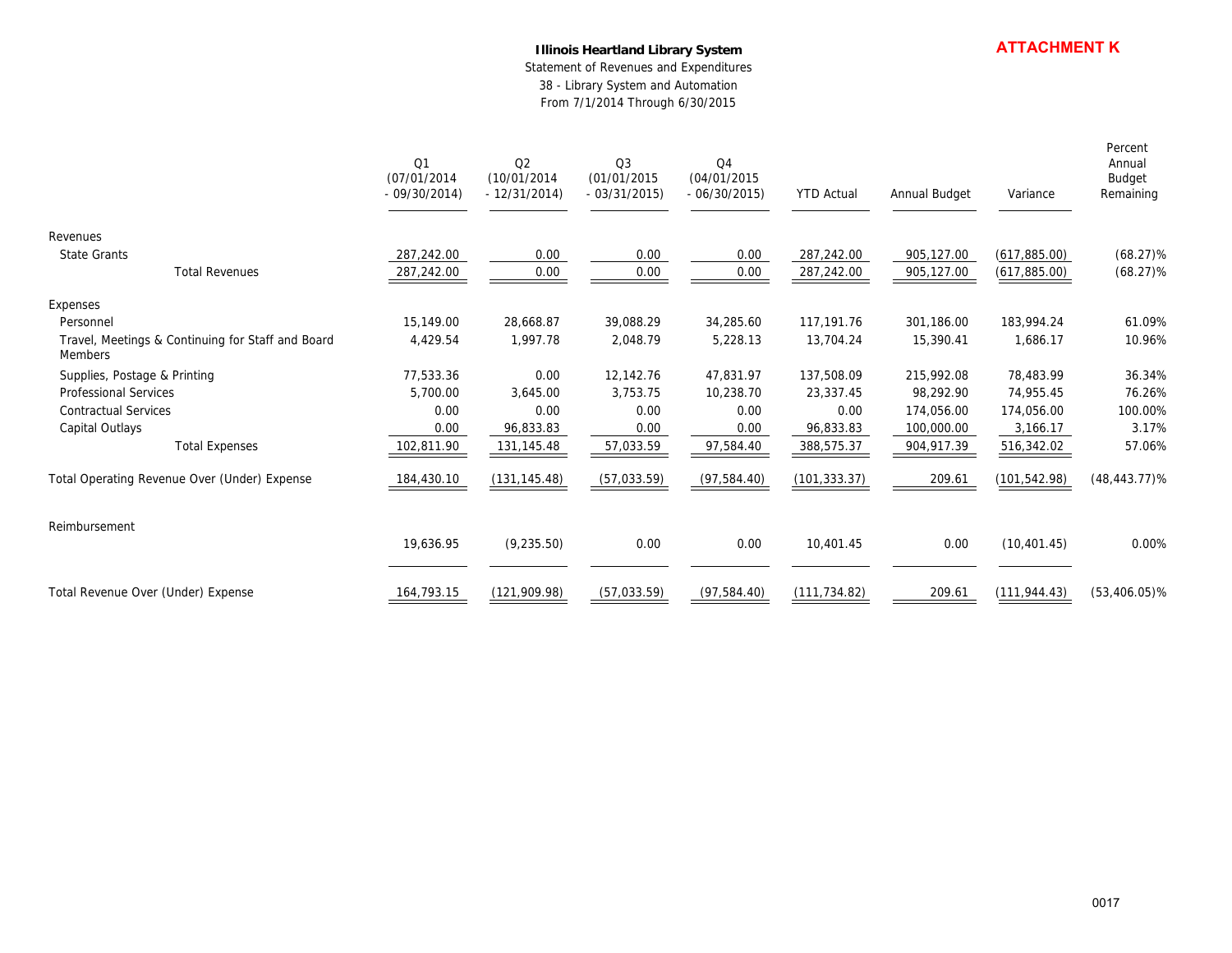#### **Illinois Heartland Library System**

Statement of Revenues and Expenditures 10 - General Fund From 7/1/2014 Through 6/30/2015

|                                                              | Q1<br>(07/01/2014<br>$-09/30/2014$ | Q2<br>(10/01/2014<br>$-12/31/2014$ | Q <sub>3</sub><br>(01/01/2015<br>$-03/31/2015$ | Q4<br>(04/01/2015<br>$-06/30/2015$ | <b>YTD Actual</b> | Annual Budget | Variance      | Percent<br>Annual<br>Budget<br>Remaining |
|--------------------------------------------------------------|------------------------------------|------------------------------------|------------------------------------------------|------------------------------------|-------------------|---------------|---------------|------------------------------------------|
| Revenues                                                     |                                    |                                    |                                                |                                    |                   |               |               |                                          |
| <b>State Grants</b>                                          | 0.00                               | 821,740.34                         | 1,082,022.41                                   | 1,496,937.57                       | 3,400,700.32      | 3,364,400.00  | 36,300.32     | 1.08%                                    |
| Fees for Services and Materials                              | 70.00                              | 0.00                               | 20.00                                          | 0.00                               | 90.00             | 10,700.00     | (10,610.00)   | $(99.16)\%$                              |
| Investment Income                                            | 0.00                               | 0.00                               | 0.00                                           | 0.00                               | 0.00              | 360.00        | (360.00)      | $(100.00)\%$                             |
| Other Revenue                                                | 5,475.00                           | 4,445.00                           | 20,554.75                                      | 8,603.31                           | 39,078.06         | 20,940.00     | 18,138.06     | 86.62%                                   |
| <b>Total Revenues</b>                                        | 5,545.00                           | 826,185.34                         | 1,102,597.16                                   | 1,505,540.88                       | 3,439,868.38      | 3,396,400.00  | 43,468.38     | 1.28%                                    |
| Expenses                                                     |                                    |                                    |                                                |                                    |                   |               |               |                                          |
| Personnel                                                    | 530,409.27                         | 468,752.15                         | 506,008.92                                     | 459,505.20                         | 1,964,675.54      | 1,976,162.81  | 11,487.27     | 0.58%                                    |
| Library Materials                                            | 6.00                               | 74.34                              | 0.00                                           | 0.00                               | 80.34             | 100.00        | 19.66         | 19.66%                                   |
| <b>Building and Grounds</b>                                  | 48,320.72                          | 42,665.60                          | 49,331.13                                      | 35,747.49                          | 176,064.94        | 233,050.00    | 56,985.06     | 24.45%                                   |
| Vehicle Expenses                                             | 54,978.13                          | 55,235.30                          | 39,374.62                                      | 41,379.64                          | 190,967.69        | 245,900.00    | 54,932.31     | 22.34%                                   |
| Travel, Meetings & Continuing for Staff and Board<br>Members | 5,490.40                           | 7.069.43                           | 7,719.51                                       | 12,018.48                          | 32,297.82         | 51,421.00     | 19,123.18     | 37.19%                                   |
| Conferences & Continuing Education Meetings                  | 0.00                               | 3,554.23                           | 7,869.07                                       | 31,180.69                          | 42,603.99         | 3,500.00      | (39, 103.99)  | $(1, 117.26)$ %                          |
| <b>Public Relations</b>                                      | 0.00                               | 754.14                             | 0.00                                           | 0.00                               | 754.14            | 0.00          | (754.14)      | 0.00%                                    |
| Liability Insuyrance                                         | 8,493.10                           | 3,464.14                           | 1,775.89                                       | 551.33                             | 14,284.46         | 9,750.00      | (4,534.46)    | $(46.51)\%$                              |
| Supplies, Postage & Printing                                 | 11,878.13                          | 16,221.47                          | 8,303.74                                       | 18,507.37                          | 54,910.71         | 69,700.00     | 14,789.29     | 21.22%                                   |
| Telephone & Telecommunications                               | 6.903.95                           | 6,503.38                           | 7,274.94                                       | 4.958.51                           | 25,640.78         | 53,244.00     | 27,603.22     | 51.84%                                   |
| Equipment Rental, Repair and Maintenance                     | 6,933.22                           | 5,309.34                           | 5,205.29                                       | 4,020.90                           | 21,468.75         | 18,400.00     | (3,068.75)    | $(16.68)\%$                              |
| Professional Services                                        | 8,012.29                           | 39,029.21                          | 14,956.04                                      | 2,350.06                           | 64,347.60         | 70,000.00     | 5,652.40      | 8.07%                                    |
| <b>Contractual Services</b>                                  | 115.00                             | 1,824.47                           | 1,705.11                                       | 697.15                             | 4,341.73          | 24,380.00     | 20,038.27     | 82.19%                                   |
| Professional Membership Dues                                 | 185.00                             | 237.00                             | 518.50                                         | 1,100.00                           | 2,040.50          | 4,500.00      | 2,459.50      | 54.66%                                   |
| Miscellaneous                                                | 60.00                              | 112.00                             | 3.00                                           | 542.78                             | 717.78            | 3,500.00      | 2,782.22      | 79.49%                                   |
| Capital Outlays                                              | 193,213.35                         | 3,967.47                           | 4,449.58                                       | 2,125.23                           | 203,755.63        | 45,000.00     | (158, 755.63) | $(352.79)\%$                             |
| Debt Service                                                 | (3.27)                             | 0.00                               | 0.00                                           | 0.00                               | (3.27)            | 0.00          | 3.27          | 0.00%                                    |
| <b>Total Expenses</b>                                        | 874,995.29                         | 654,773.67                         | 654,495.34                                     | 614,684.83                         | 2,798,949.13      | 2,808,607.81  | 9,658.68      | 0.34%                                    |
| Total Operating Revenue Over (Under) Expense                 | (869, 450.29)                      | 171,411.67                         | 448,101.82                                     | 890,856.05                         | 640,919.25        | 587,792.19    | 53,127.06     | 9.04%                                    |
| Reimbursement                                                |                                    |                                    |                                                |                                    |                   |               |               |                                          |
|                                                              | (307.50)                           | (20.00)                            | (20.00)                                        | 4,030.00                           | 3,682.50          | (41,368.00)   | (45,050.50)   | 108.90%                                  |
| <b>Other Financing Sources</b>                               |                                    |                                    |                                                |                                    |                   |               |               |                                          |
|                                                              | 0.00                               | 0.00                               | 0.00                                           | 0.00                               | 0.00              | (202, 119.00) | 202,119.00    | $(100.00)\%$                             |
| Total Revenue Over (Under) Expense                           | (869, 142.79)                      | 171,431.67                         | 448,121.82                                     | 886,826.05                         | 637,236.75        | 629,160.19    | 8,076.56      | 0018<br>1.28%                            |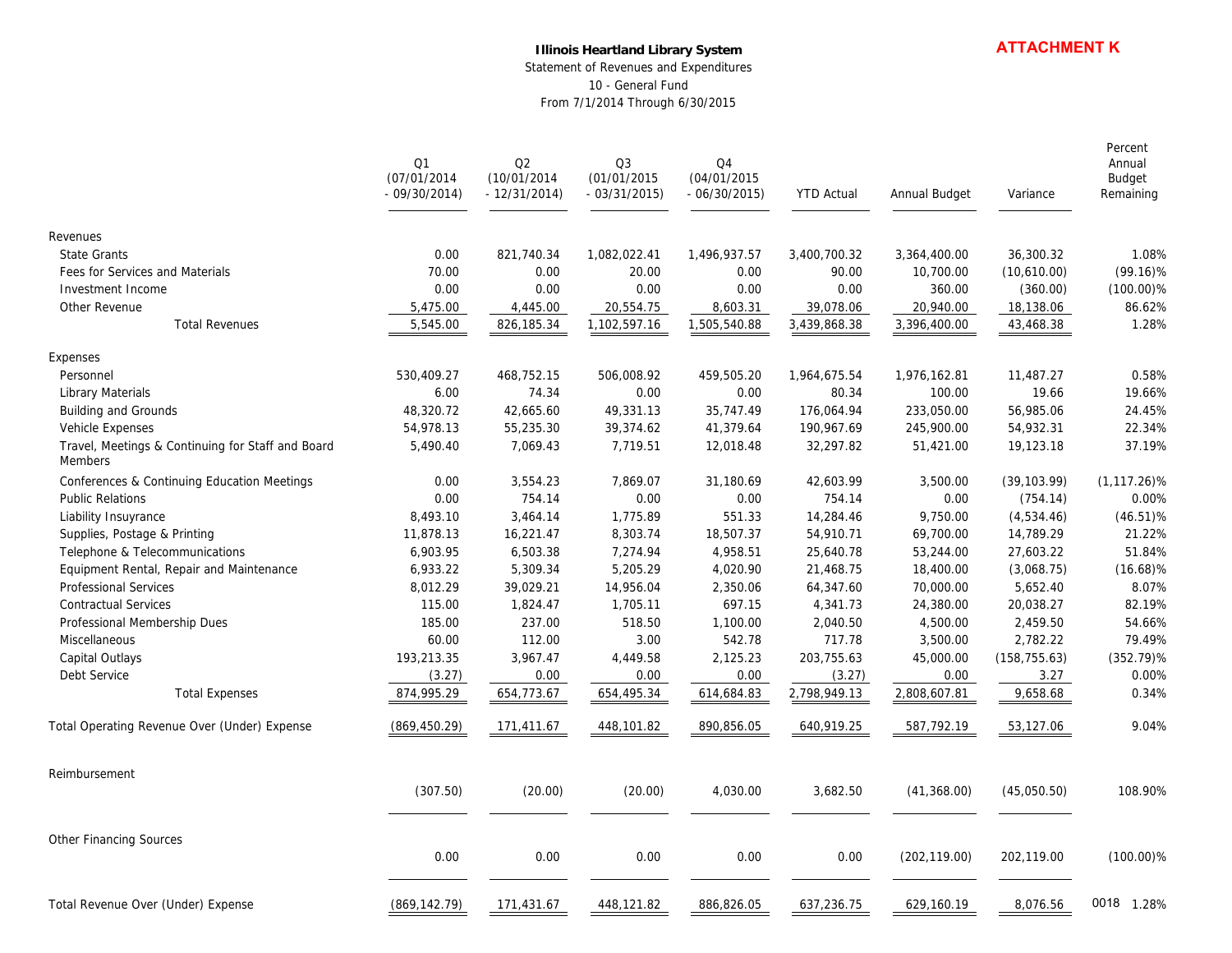### **Illinois Heartland Library System** Statement of Revenues and Expenditures 10 - General Fund From 7/1/2014 Through 6/30/2015

|                                      |                                                 | <b>ATTACHMENT K</b><br><b>Illinois Heartland Library System</b><br>Statement of Revenues and Expenditures<br>10 - General Fund<br>From 7/1/2014 Through 6/30/2015 |                                                |                   |               |          |                                          |  |
|--------------------------------------|-------------------------------------------------|-------------------------------------------------------------------------------------------------------------------------------------------------------------------|------------------------------------------------|-------------------|---------------|----------|------------------------------------------|--|
| Q1<br>(07/01/2014)<br>$-09/30/2014)$ | $\mathsf{Q2}$<br>(10/01/2014)<br>$-12/31/2014)$ | $\mathsf{Q3}$<br>(01/01/2015<br>$-03/31/2015$                                                                                                                     | Q <sub>4</sub><br>(04/01/2015<br>$-06/30/2015$ | <b>YTD Actual</b> | Annual Budget | Variance | Percent<br>Annual<br>Budget<br>Remaining |  |
|                                      |                                                 |                                                                                                                                                                   |                                                |                   |               |          |                                          |  |
|                                      |                                                 |                                                                                                                                                                   |                                                |                   |               |          |                                          |  |
|                                      |                                                 |                                                                                                                                                                   |                                                |                   |               |          |                                          |  |
|                                      |                                                 |                                                                                                                                                                   |                                                |                   |               |          |                                          |  |
|                                      |                                                 |                                                                                                                                                                   |                                                |                   |               |          | 0019                                     |  |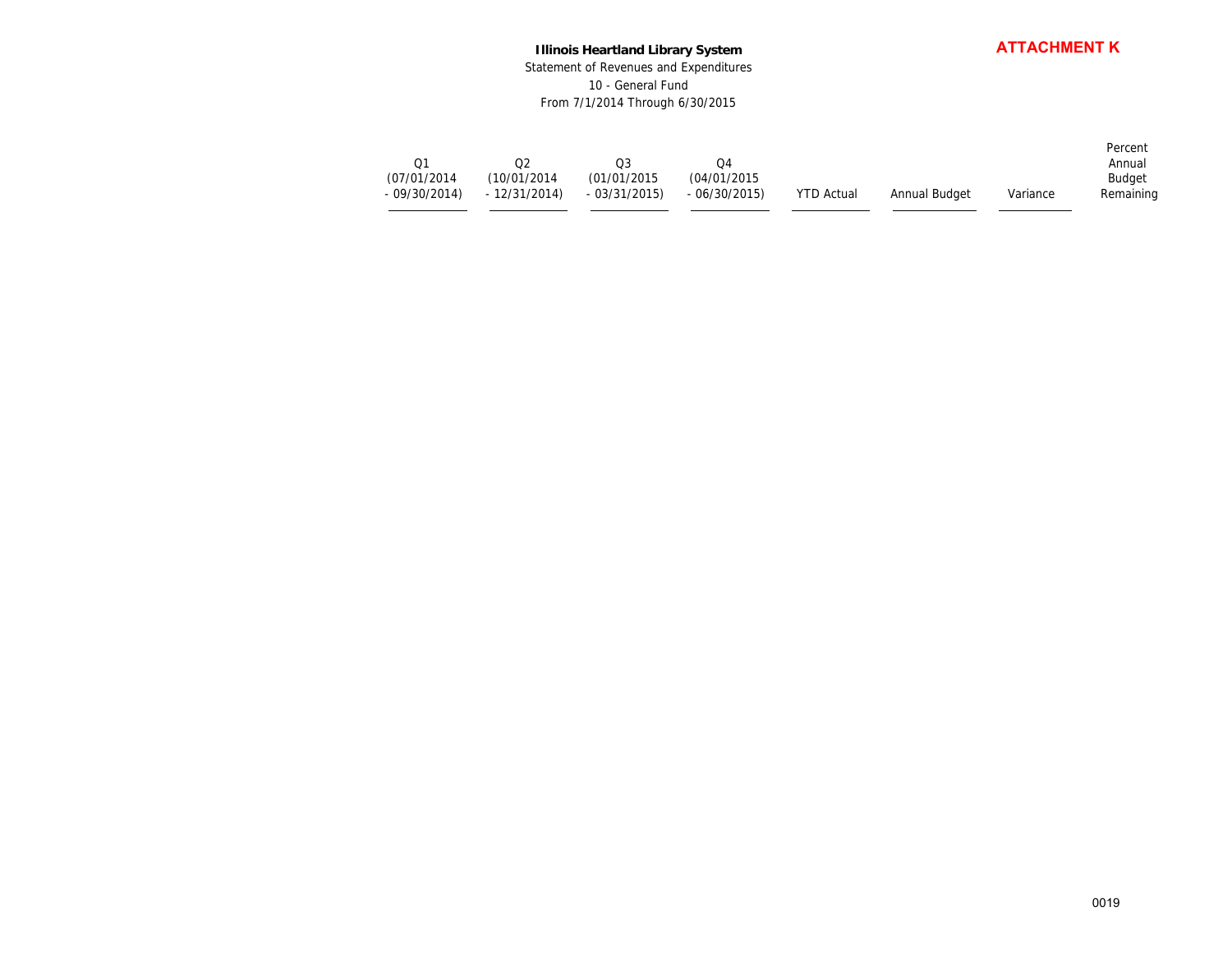#### **Illinois Heartland Library System**

|                                                              |                                     | <b>Illinois Heartland Library System</b><br>Statement of Revenues and Expenditures<br>26 - IL Machine Sublending Agency<br>From 7/1/2014 Through 6/30/2015 |                                    |                                                 |                   |               |              | <b>ATTACHMENT K</b>                      |
|--------------------------------------------------------------|-------------------------------------|------------------------------------------------------------------------------------------------------------------------------------------------------------|------------------------------------|-------------------------------------------------|-------------------|---------------|--------------|------------------------------------------|
|                                                              | Q1<br>(07/01/2014)<br>$-09/30/2014$ | Q2<br>(10/01/2014)<br>$-12/31/2014$                                                                                                                        | Q3<br>(01/01/2015<br>$-03/31/2015$ | Q <sub>4</sub><br>(04/01/2015)<br>$-06/30/2015$ | <b>YTD Actual</b> | Annual Budget | Variance     | Percent<br>Annual<br>Budget<br>Remaining |
| Revenues                                                     |                                     |                                                                                                                                                            |                                    |                                                 |                   |               |              |                                          |
| <b>State Grants</b>                                          | 0.00                                | 0.00                                                                                                                                                       | 290,187.00                         | 0.00                                            | 290,187.00        | 290,187.00    | 0.00         | 0.00%                                    |
| Other Revenue                                                | 0.00                                | 0.00                                                                                                                                                       | 400.00                             | 0.00                                            | 400.00            | 0.00          | 400.00       | 0.00%                                    |
| <b>Total Revenues</b>                                        | 0.00                                | 0.00                                                                                                                                                       | 290,587.00                         | 0.00                                            | 290,587.00        | 290,187.00    | 400.00       | 0.14%                                    |
| Expenses                                                     |                                     |                                                                                                                                                            |                                    |                                                 |                   |               |              |                                          |
| Personnel                                                    | 53,307.33                           | 59,336.01                                                                                                                                                  | 62,208.22                          | 56,934.42                                       | 231,785.98        | 249,021.00    | 17,235.02    | 6.92%                                    |
| Building and Grounds                                         | 80.00                               | 0.00                                                                                                                                                       | 0.00                               | 0.00                                            | 80.00             | 0.00          | (80.00)      | 0.00%                                    |
| Travel, Meetings & Continuing for Staff and Board<br>Members | 41.02                               | 947.05                                                                                                                                                     | 2,367.78                           | 5,648.16                                        | 9,004.01          | 10,700.00     | 1,695.99     | 15.85%                                   |
| Supplies, Postage & Printing                                 | 5,181.99                            | 827.62                                                                                                                                                     | 3,608.41                           | 27,717.36                                       | 37,335.38         | 26,131.73     | (11, 203.65) | $(42.87)\%$                              |
| Telephone & Telecommunications                               | 852.58                              | 749.21                                                                                                                                                     | 768.84                             | 604.26                                          | 2,974.89          | 3,384.00      | 409.11       | 12.09%                                   |
| Equipment Rental, Repair and Maintenance                     | 501.00                              | 506.34                                                                                                                                                     | 522.48                             | 629.63                                          | 2,159.45          | 1,900.00      | (259.45)     | $(13.66)\%$                              |
| Professional Services                                        | 0.00                                | 0.00                                                                                                                                                       | 0.00                               | 0.00                                            | 0.00              | 0.00          | 0.00         | 0.00%                                    |
| Contractual Services                                         | 0.00                                | 250.00                                                                                                                                                     | 0.00                               | 15,000.00                                       | 15,250.00         | 41,381.00     | 26,131.00    | 63.15%                                   |
| <b>Total Expenses</b>                                        | 59,963.92                           | 62,616.23                                                                                                                                                  | 69,475.73                          | 106,533.83                                      | 298,589.71        | 332,517.73    | 33,928.02    | 10.20%                                   |
| Total Operating Revenue Over (Under) Expense                 | (59,963.92)                         | (62,616.23)                                                                                                                                                | 221,111.27                         | (106, 533.83)                                   | (8,002.71)        | (42, 330.73)  | 34,328.02    | $(81.09)\%$                              |
| Total Revenue Over (Under) Expense                           | (59,963.92)                         | (62,616.23)                                                                                                                                                | 221,111.27                         | (106, 533.83)                                   | (8,002.71)        | (42, 330.73)  | 34,328.02    | $(81.09)\%$                              |
|                                                              |                                     |                                                                                                                                                            |                                    |                                                 |                   |               |              |                                          |
|                                                              |                                     |                                                                                                                                                            |                                    |                                                 |                   |               |              | 0020                                     |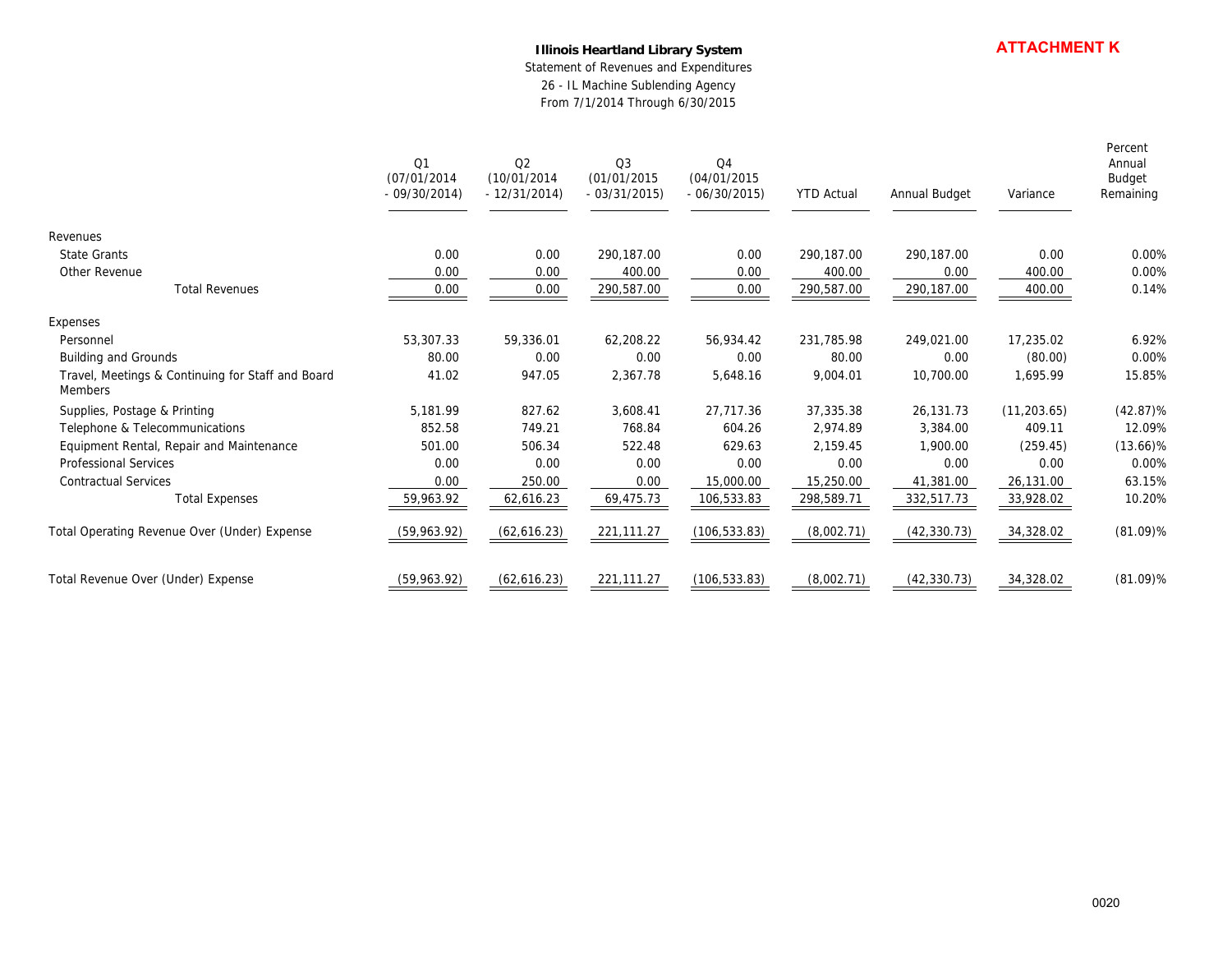### **Illinois Heartland Library System**

|                                                       |                                      | <b>Illinois Heartland Library System</b><br>Statement of Revenues and Expenditures<br>32 - Online Computer Library Center<br>From 7/1/2014 Through 6/30/2015 |                                     |                                                |                       |                       | <b>ATTACHMENT K</b>        |                                          |  |
|-------------------------------------------------------|--------------------------------------|--------------------------------------------------------------------------------------------------------------------------------------------------------------|-------------------------------------|------------------------------------------------|-----------------------|-----------------------|----------------------------|------------------------------------------|--|
|                                                       | Q1<br>(07/01/2014)<br>$-09/30/2014)$ | Q2<br>(10/01/2014)<br>$-12/31/2014)$                                                                                                                         | Q3<br>(01/01/2015)<br>$-03/31/2015$ | Q <sub>4</sub><br>(04/01/2015<br>$-06/30/2015$ | <b>YTD Actual</b>     | Annual Budget         | Variance                   | Percent<br>Annual<br>Budget<br>Remaining |  |
| Revenues                                              |                                      |                                                                                                                                                              |                                     |                                                |                       |                       |                            |                                          |  |
| State Grants                                          | 0.00                                 | 0.00                                                                                                                                                         | 0.00                                | 0.00                                           | 0.00                  | 19,139.00             | (19, 139.00)               | $(100.00)\%$                             |  |
| <b>Total Revenues</b>                                 | 0.00                                 | 0.00                                                                                                                                                         | 0.00                                | 0.00                                           | 0.00                  | 19,139.00             | (19, 139.00)               | $(100.00)\%$                             |  |
| Expenses<br>Personnel<br>Supplies, Postage & Printing | 12,542.48<br>720.05                  | 12,973.07<br>384.54                                                                                                                                          | 13,433.85<br>352.20                 | 17,392.76<br>2,742.69                          | 56,342.16<br>4,199.48 | 10,577.00<br>1,250.00 | (45, 765.16)<br>(2,949.48) | $(432.69)\%$<br>$(235.96)\%$             |  |
| Equipment Rental, Repair and Maintenance              | 0.00                                 | 0.00                                                                                                                                                         | 0.00                                | 327.09                                         | 327.09                | 0.00                  | (327.09)                   | 0.00%                                    |  |
| Professional Services                                 | 0.00                                 | 0.00                                                                                                                                                         | 0.00                                | 0.00                                           | 0.00                  | 1,000.00              | 1,000.00                   | 100.00%                                  |  |
| Contractual Services<br><b>Total Expenses</b>         | 1,603.75<br>14,866.28                | 0.00<br>13,357.61                                                                                                                                            | 0.00<br>13,786.05                   | 247.50<br>20,710.04                            | 1,851.25<br>62,719.98 | 6,312.00<br>19,139.00 | 4,460.75<br>(43,580.98)    | 70.67%<br>$(227.71)\%$                   |  |
| Total Operating Revenue Over (Under) Expense          | (14, 866.28)                         | (13, 357.61)                                                                                                                                                 | (13, 786.05)                        | (20, 710.04)                                   | (62, 719.98)          | 0.00                  | (62, 719.98)               | 0.00%                                    |  |
| Total Revenue Over (Under) Expense                    | (14,866.28)                          | (13, 357.61)                                                                                                                                                 | (13, 786.05)                        | (20, 710.04)                                   | (62, 719.98)          | 0.00                  | (62, 719.98)               | 0.00%                                    |  |
|                                                       |                                      |                                                                                                                                                              |                                     |                                                |                       |                       |                            |                                          |  |
|                                                       |                                      |                                                                                                                                                              |                                     |                                                |                       |                       |                            | 0021                                     |  |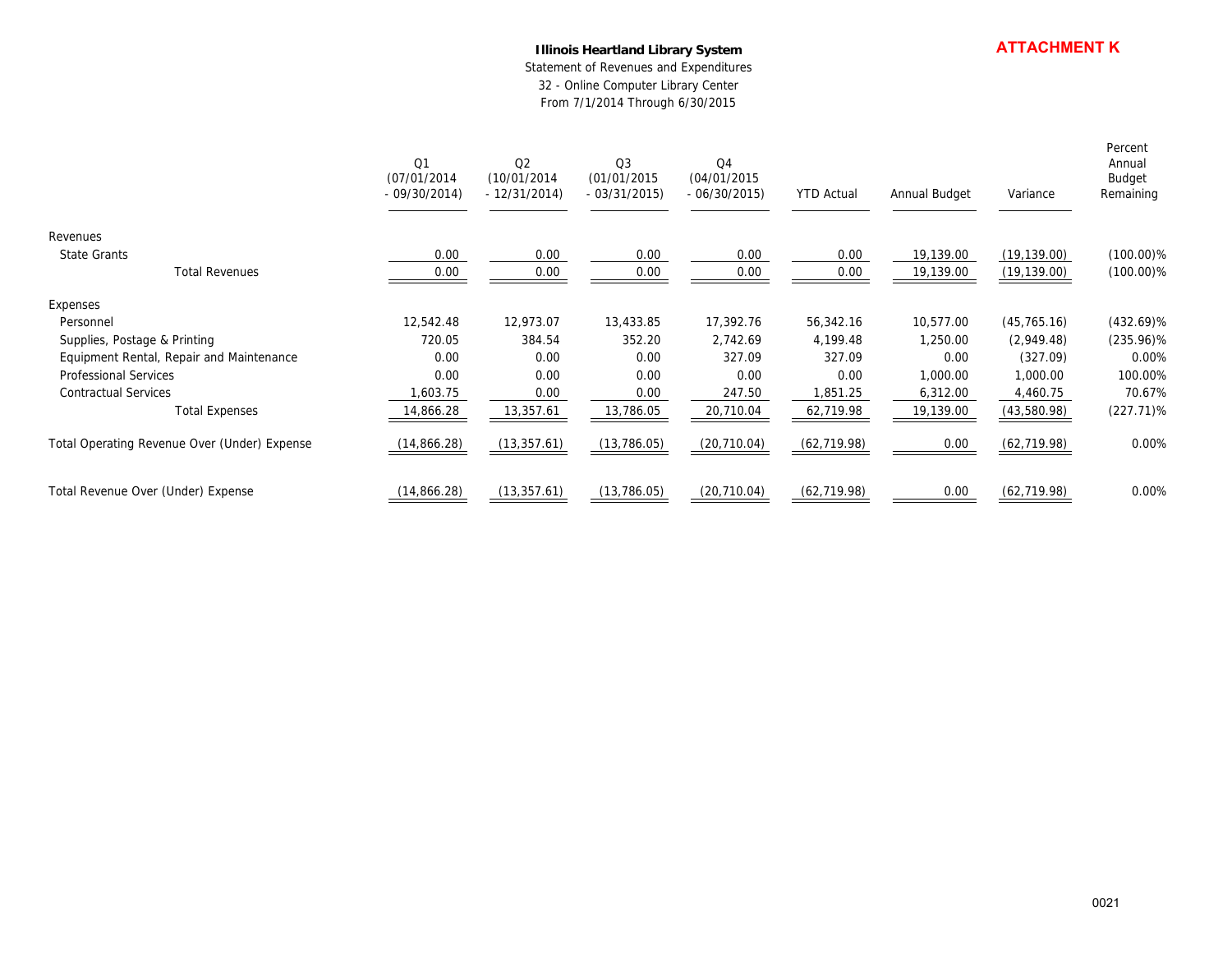#### **Illinois Heartland Library System**

|                                                                                                        | <b>Illinois Heartland Library System</b><br>Statement of Revenues and Expenditures<br>29 - Plinkit<br>From 7/1/2014 Through 6/30/2015 |                                                 |                                                |                                       |                                             | <b>ATTACHMENT K</b>                           |                                               |                                          |
|--------------------------------------------------------------------------------------------------------|---------------------------------------------------------------------------------------------------------------------------------------|-------------------------------------------------|------------------------------------------------|---------------------------------------|---------------------------------------------|-----------------------------------------------|-----------------------------------------------|------------------------------------------|
|                                                                                                        | Q1<br>(07/01/2014)<br>$-09/30/2014)$                                                                                                  | $\mathsf{O}2$<br>(10/01/2014)<br>$-12/31/2014)$ | $\mathsf{Q}3$<br>(01/01/2015)<br>$-03/31/2015$ | Q4<br>(04/01/2015<br>$-06/30/2015$    | <b>YTD Actual</b>                           | Annual Budget                                 | Variance                                      | Percent<br>Annual<br>Budget<br>Remaining |
| Revenues                                                                                               |                                                                                                                                       |                                                 |                                                |                                       |                                             |                                               |                                               |                                          |
| Fees for Services and Materials<br><b>Total Revenues</b>                                               | 9,625.00<br>9,625.00                                                                                                                  | 0.00<br>0.00                                    | 7,700.00<br>7,700.00                           | 0.00<br>0.00                          | 17,325.00<br>17,325.00                      | 14,437.50<br>14,437.50                        | 2,887.50<br>2,887.50                          | 20.00%<br>20.00%                         |
| Expenses<br>Personnel<br>Supplies, Postage & Printing<br>Contractual Services<br><b>Total Expenses</b> | 4,570.31<br>36.96<br>5,000.00<br>9,607.27                                                                                             | 4,403.27<br>0.00<br>0.00<br>4,403.27            | 5,039.49<br>0.00<br>0.00<br>5,039.49           | 4,392.02<br>27.36<br>0.00<br>4,419.38 | 18,405.09<br>64.32<br>5,000.00<br>23,469.41 | 16,882.47<br>100.00<br>22,000.00<br>38,982.47 | (1,522.62)<br>35.68<br>17,000.00<br>15,513.06 | $(9.02)$ %<br>35.68%<br>77.27%<br>39.79% |
| Total Operating Revenue Over (Under) Expense                                                           | 17.73                                                                                                                                 | (4, 403.27)                                     | 2,660.51                                       | (4, 419.38)                           | (6, 144.41)                                 | (24, 544.97)                                  | 18,400.56                                     | $(74.97)\%$                              |
| Total Revenue Over (Under) Expense                                                                     | 17.73                                                                                                                                 | (4,403.27)                                      | 2,660.51                                       | (4, 419.38)                           | (6, 144.41)                                 | (24, 544.97)                                  | 18,400.56                                     | $(74.97)\%$                              |
|                                                                                                        |                                                                                                                                       |                                                 |                                                |                                       |                                             |                                               |                                               | 0022                                     |